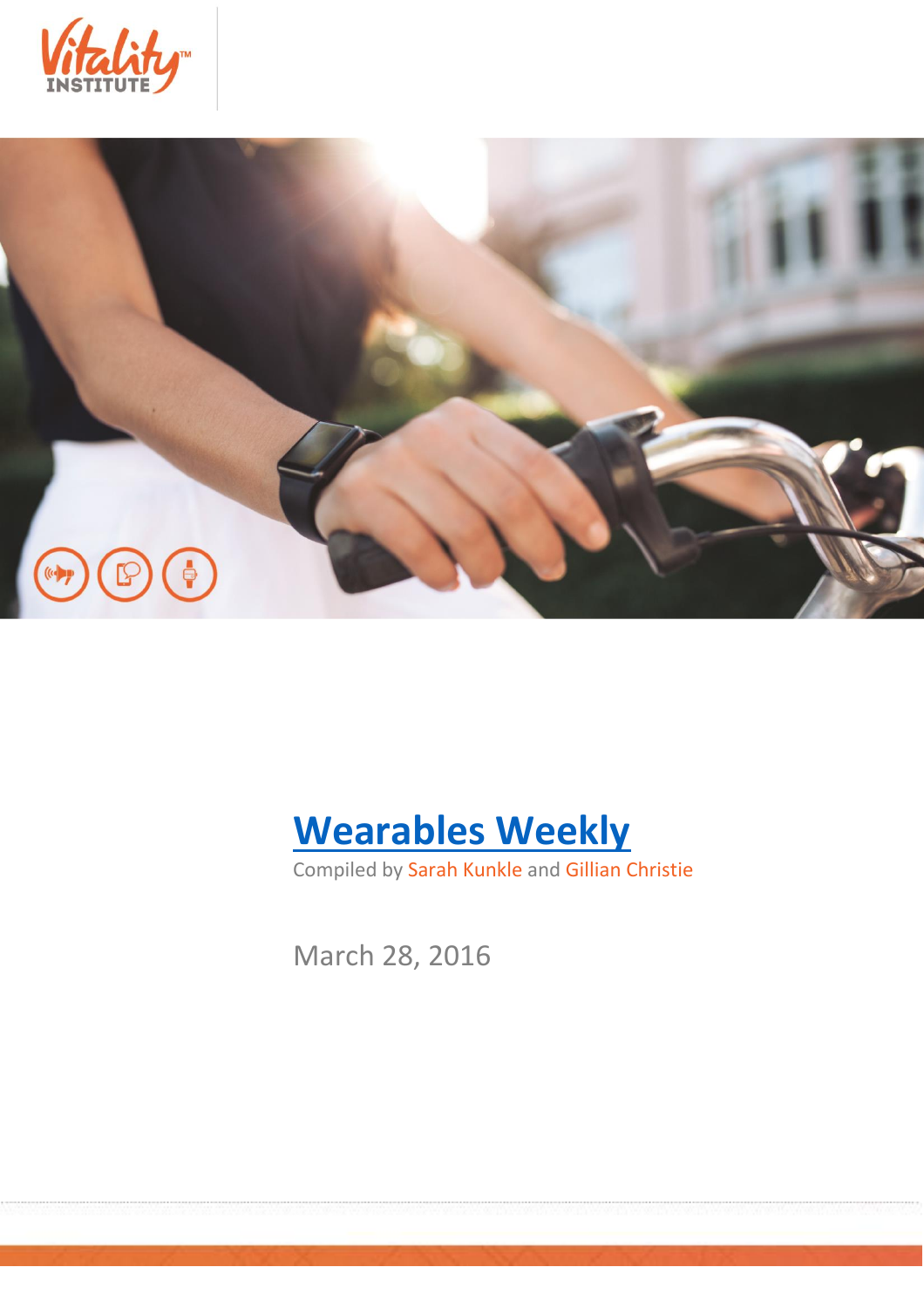

*While last week's Apple event did not reveal significant updates to the Apple Watch, the company did announce a new health management tool for consumers. Apple also announced that it will be partnering with 23andMe to bring genetic data into ResearchKit. In other headlines, a JAMA study finds varied accuracy of energy expenditure measurements provided by fitness trackers and smartwatch startup Pebble finds itself in troubled waters. Read the latest below!*

## **[Apple's CareKit helps patients better manage their illnesses](http://www.engadget.com/2016/03/21/apples-carekit-will-help-patients-better-manage-their-illnesses/)**

Last year, Apple debuted ResearchKit, an open-source platform for medical research. This year the company debuted CareKit, an open-source development platform to empower people to use data to understand their health. CareKit will launch next month with four basic modules. Care Cards are an interactive to-do list, reminding people to do things like take medication or perform physical therapy exercises. The Symptoms and Measurement Tracker allows users to record symptoms and recovery progress. There is also an Insight Dashboard module and a Connect module, which allows people to share data with their doctor.

**Importance:** In 2014, Apple launched the Health app. In 2015, it launched ResearchKit and debuted the Apple Watch. With this most recent announcement, Apple is demonstrating its commitment to building out an entire ecosystem for health and medical data.

## **[What's new with the Apple Watch](http://www.cnet.com/news/whats-new-with-the-apple-watch/)**

Although the Apple Watch was not a focal point of last week's Apple event, CEO Tim Cook did briefly discuss the company's smartwatch. The biggest news was a \$50 price drop for the 38mm Apple Watch Sport, which will now start at \$299. In the UK, it's listed starting at £259, and in the Apple Australia store it's listed starting at AU\$429. Apple also rolled out a very minor software update for the Apple Watch in addition to new accessories, including a variety of colorful nylon bands. A second-generation model is expected to arrive later this year.

**Importance**: The Apple Watch is a high end smartwatch with a price tag to match. The price drop could make the watch more accessible to potential buyers.

## **[Wearables' accuracy varies widely for caloric burn](http://mobihealthnews.com/content/study-wearables-accuracy-varies-widely-caloric-burn)**

A new JAMA study by researchers from the National Institute of Health and Nutrition in Tokyo found that many leading fitness trackers have a margin of error of about 200 calories per day in either direction when it comes to measuring energy expenditure. The study involved nineteen participants, aged 21 to 50, who each wore 12 fitness trackers. The devices included popular consumer products (Fitbit Flex, Jawbone UP24, Misfit Shine, Epson Pulsense PS-100, Garmin Vivofit, Tanita AM-160, Omron CalorieScan HJA-403C, and Withings Pulse O2) and devices more traditionally used in healthcare (Panasonic Actimarker EW 4800, Suzuken Lifecorder EX, Omron Active style Pro HJA-350IT, and ActiGraph GT3X). These readings were then compared to two more robust ways of tracking calories metabolic chambers and urine samples.

**Importance:** While consumer health technologies pose little risk to healthy consumers if the information is not used for medical decision-making, it is important that they still undergo testing for accuracy. As wearables migrate into the clinical realm, there is a need for more stringent documentation and even FDA regulation if these technologies are going to be used as medical devices.